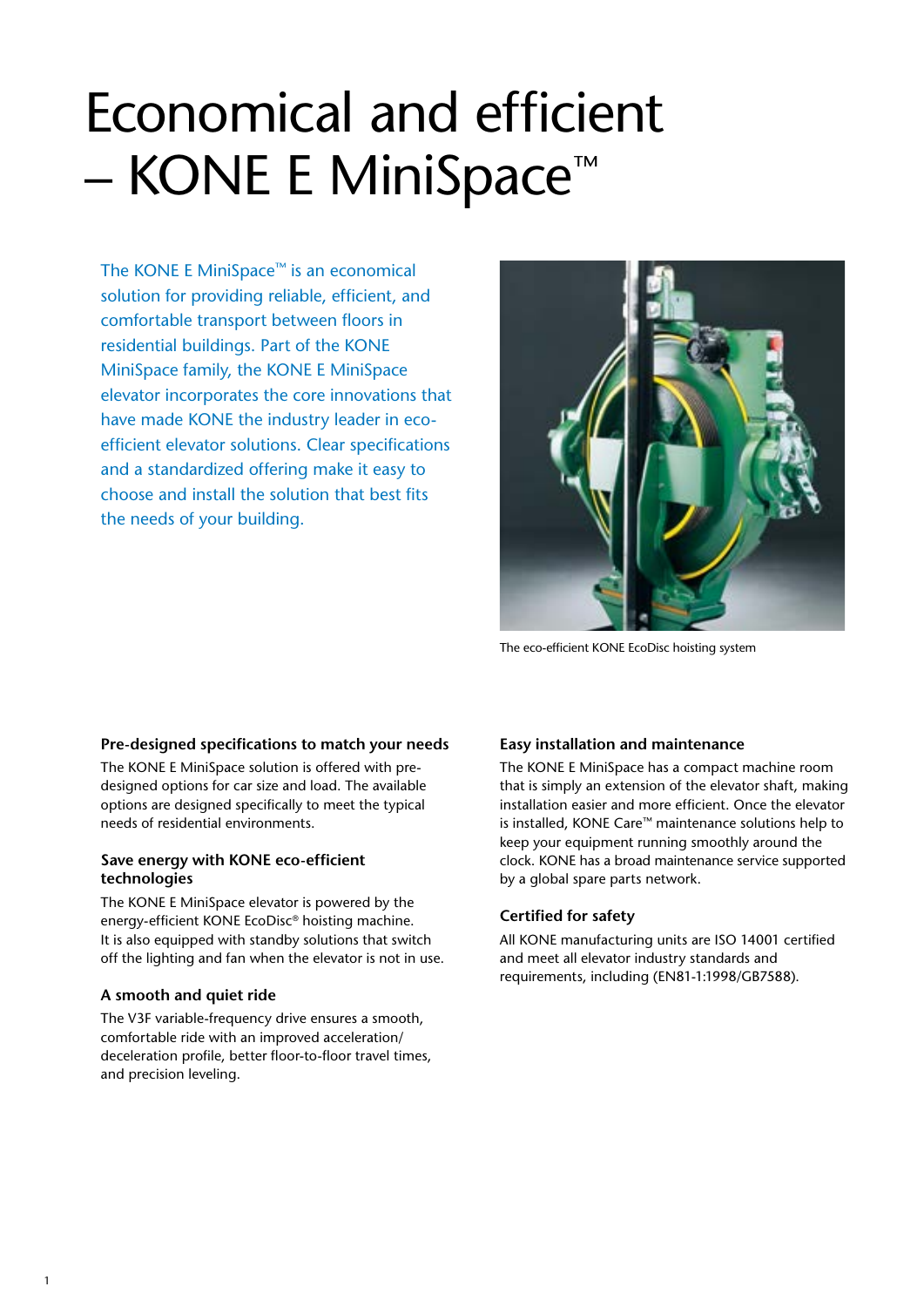### KONE E MiniSpace<sup>™</sup> planning data . *Stat*  $\sim$   $\sim$   $\sim$   $\sim$   $\sim$   $\sim$ LL





| KONE E MiniSpace planning data with CO doors |                   |              |               |             |                    |  |
|----------------------------------------------|-------------------|--------------|---------------|-------------|--------------------|--|
| Load                                         | <b>Car size</b>   | <b>Speed</b> | <b>Travel</b> |             | Shaft size WW x WD |  |
| kg                                           | <b>BB</b> x DD,LL | m/s          | m             | <b>NOM</b>  | <b>MAX</b>         |  |
| 630                                          | 1100 x 1400, 800  | $1.0 - 2.0$  | $\leq 100$    | 1750 x 1890 | 2045 x 2400        |  |
| 630                                          | 1100 x 1400, 800  | $1.0 - 2.0$  | >100          | 1750 x 1890 | 2045 x 2400        |  |
| 630                                          | 1100 x 1400, 800  | 2.5          | <b>ALL TL</b> | 1750 x 1900 | 2045 x 2400        |  |
| 800                                          | 1350 x 1400, 800  | $1.0 - 2.0$  | $<100$        | 1900 x 1890 | 2295 x 2470        |  |
| 800                                          | 1350 x 1400, 800  | $1.0 - 2.0$  | >100          | 1890 x 1890 | 2295 x 2470        |  |
| 800                                          | 1350 x 1400, 800  | 2.5          | ALL TL        | 1905 x 1900 | 2295 x 2470        |  |
| 800                                          | 1250 x 1500, 800  | $1.0 - 2.0$  | < 100         | 1800 x 1940 | 2195 x 2500        |  |
| 800                                          | 1250 x 1500, 800  | $1.0 - 2.0$  | >100          | 1790 x 1940 | 2195 x 2500        |  |
| 800                                          | 1250 x 1500, 800  | 2.5          | <b>ALL TL</b> | 1805 x 1950 | 2195 x 2500        |  |
| 800                                          | 1100 x 1650, 800  | $1.0 - 2.0$  | $<100$        | 1750 x 2030 | 2045 x 2640        |  |
| 800                                          | 1100 x 1650, 800  | $1.0 - 2.0$  | >100          | 1750 x 2030 | 2045 x 2640        |  |
| 800                                          | 1100 x 1650, 800  | 2.5          | ALL TL        | 1750 x 2040 | 2045 x 2640        |  |
| 1000                                         | 1600 x 1400, 900  | $1.0 - 2.0$  | < 100         | 2150 x 1890 | 2545 x 2470        |  |
| 1000                                         | 1600 x 1400, 900  | $1.0 - 2.0$  | >100          | 2140 x 1890 | 2545 x 2470        |  |
| 1000                                         | 1600 x 1400, 900  | 2.5          | <b>ALL TL</b> | 2155 x 1900 | 2545 x 2470        |  |
| 1000                                         | 1400 x 1600, 900  | $1.0 - 2.0$  | < 100         | 1950 x 1990 | 2345 x 2670        |  |
| 1000                                         | 1400 x 1600, 900  | $1.0 - 2.0$  | >100          | 1950 x 1990 | 2345 x 2670        |  |
| 1000                                         | 1400 x 1600, 900  | 2.5          | ALL TL        | 1955 x 2000 | 2345 x 2670        |  |
| 1000                                         | 1100 x 2100, 900  | $1.0 - 2.5$  | <b>ALL TL</b> | 1950 x 2420 | 2200 x 3090        |  |



| <b>Speed</b>    | 1.0, 1.6, 1.75, 2.0, 2.5 m/s                                                |
|-----------------|-----------------------------------------------------------------------------|
| Load            | 630, 800, 1000 kg                                                           |
| Max. stops      | 18 (1.0 m/s), 30 (1.6/1.75 m/s), 38 (2.0/2.5 m/s)                           |
| Max. travel     | 55 (1.0 m/s), 90 (1.6 m/s), 100 (1.75 m/s),<br>110 (2.0 m/s), 120 (2.5 m/s) |
| Car height (CH) | 2200, 2300, 2400 mm*                                                        |

Note:

\* For CH 2200 integrated ceilings LF10 and LF11not available. Note:

| <b>Speed</b><br>(m/s) | <b>Overhead height</b><br>SH (mm)** | <b>Pit height</b><br>PH (mm) |
|-----------------------|-------------------------------------|------------------------------|
| 1.0                   | 3740                                | 1330/1340 <sup>1)</sup>      |
| 1.6                   | 3900                                | 1475                         |
| 1.75                  | 3950                                | 1510/1520 <sup>1)</sup>      |
| 2.0                   | 4050                                | 1580                         |
| 2.5                   | 4350                                | 2070                         |

<sup>1)</sup> When CE cetified safety components

\*\* Dimensions with CH 2400. When suspended ceiling (LF12, LF66E, CL70, CL88, CL103) is used, add 100 mm to the SH value

\*\*\* With balustrade height 1100 mm, add 400 mm to SH value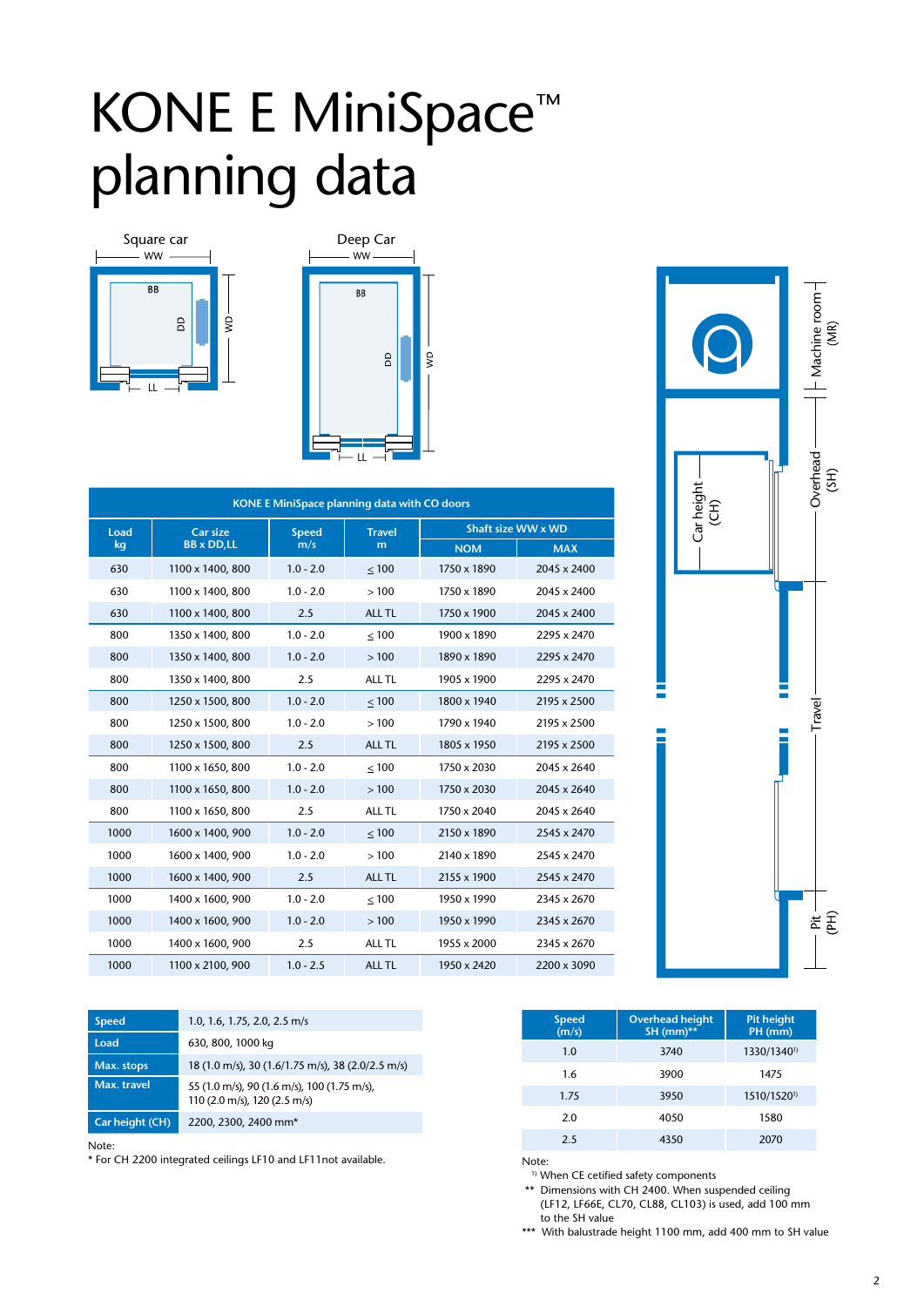### Features

| <b>MOP T</b> Motor protection, thermistors with automatic reset | В |
|-----------------------------------------------------------------|---|
| <b>PDD N Phase failure detection</b>                            | в |
| <b>RDF RC</b> Recall drive                                      | В |
| <b>EEC S</b> Emergency exit contact in shaft                    | O |
| <b>DTS</b> Drive time supervision                               | В |
| CDL O Car door limit switches, separate open limit              | в |
| <b>EMR</b> Emergency stop switch on car roof                    | в |
| <b>EMH O</b> Emergency stop switch in well, one switch          | в |
| <b>EMH T</b> Emergency stop switch in shaft pit, two switches   | O |
| <b>SGE</b> Safety gear contact                                  | В |
| <b>OSG CM</b> Car overspeed governor in machine room            | в |
| <b>DOP</b> Door opening prevention switch in controller         | В |
| <b>TWS C</b> Tension weight switch of overspeed governor, car   | В |
| <b>EEC C</b> Emergency exit contact in car                      | В |
| <b>OSS LC</b> Out of service switch at landing, doors closed,   | в |
| lights off                                                      |   |

| <b>ABE M</b> Alarm at main floor                                  | റ |
|-------------------------------------------------------------------|---|
| <b>QCC</b> Quick close from new car call                          | Ω |
| <b>LCL</b> Landing call registered light                          | в |
| <b>CCL</b> Car call registered light                              | в |
| <b>OLF C</b> Overload function, constant light                    | в |
| <b>DIA C</b> Direction arrows in car                              | в |
| <b>CPI PS</b> Car position indicator in controller, seven segment | в |
| <b>DZI N</b> Door zone indication, no buzzer                      | в |
| <b>SCN N</b> Start counter, number of starts,                     |   |
| not loosing data in power failure                                 | В |
| DAL GP Disturbance alarm, general, potential free                 | Ω |
| <b>LIL AM</b> Lift link, alarm, mode signals                      | O |
| <b>LIL AMB</b> Lift link, alarm, position binary                  | Ω |
| <b>TSD ES</b> Traffic supervision display, with LEDs,             |   |
| in supervision room                                               | Ω |
| <b>CTV I</b> camera in the car, interface only                    | Ω |
| <b>FCC R</b> two touch car call cancel                            | Ω |
| ACL B Accurate releveling, automatic both open and closed         | в |
| doors                                                             |   |

| FID BO Fire detection, whole building, doors open      | O |
|--------------------------------------------------------|---|
| FID SO Fire detection, manual switch, doors open       | О |
| <b>FRD</b> Fireman's drive                             | O |
| FID AO Fire detection, whole building,                 |   |
| alternative return floor, doors open                   | Ω |
| <b>LPS VN</b> Lift position synchronizing              | в |
| CEL S Car emergency lighting, separate light           | в |
| <b>EBS S</b> Emergency battery supply with supervision | в |
| EBD A Emergency battery drive, automatic               | O |
| <b>EPD MCF</b> Emergency power drive, to main floor,   |   |
| doors closed, full service                             | Ω |
| ABE C Alarm bell under/top of car                      | в |
| <b>ISE M</b> Emergency intercom                        | в |
| <b>ISE F Five-way intercom system</b>                  | в |
| <b>ISE N</b> Multi-intercom system                     | O |
|                                                        |   |

| DOB OI Door open button, normally open contact                 | B |
|----------------------------------------------------------------|---|
| <b>DCB I</b> Door close button                                 | B |
| NUD L Nudging service, by measuring load                       | o |
| SRC RNC Safety ray in car, reopen                              | B |
| <b>BOF</b> Buttons to operate car doors for service purposes   | B |
| ACL C Accurate re-leveling, automatic, closed doors            | B |
| <b>FCC C</b> False car call cancel, by counting stops          | O |
| <b>SPB BP</b> Stuck button supervision, both calls, no service | B |
| <b>CCB</b> Car calls backwards                                 | B |
| LCC Landing call cross coupling, time dependent                | o |
| <b>OCL AF</b> Operation of car light, automatic                | 0 |
| <b>OCV AF</b> Operation of car ventilation, automatic          | B |
| <b>CLS O</b> Car light supervision, parking doors open         | 0 |
| <b>CCM A</b> Car calls from machine room, all                  | В |
| <b>CDC</b> Car door contact                                    | B |
| ATS C Attendant service, using car call buttons as indicators  | O |
| OSS COI Out of service switch in car, doors open, lights on,   | O |
| indication                                                     |   |
| <b>SED WSR</b> Service drive, without limitations,             | B |
| car roof buttons with extra run button                         |   |

**LSC P** Provision for loudspeaker in car

**LOC E,O** Locking of car calls **LOL E,O** Locking of landing calls

**FRE** Fast recall

**LOA MO** locking of automatic car doors, mechanical lock

| <b>LCD</b> Landing calls disconnect                     | <b>ACU F lift announcer</b>                                        | $\Omega$ |
|---------------------------------------------------------|--------------------------------------------------------------------|----------|
| FEB S Basement floor extension, separate buttons        | TSD ES traffic supervision with LEDs.                              | $\Omega$ |
| FET S Top floor extension, separate buttons             | <b>THD L</b> total harmonic distortion filtering for non MLB drive | $\Omega$ |
| <b>PAM C</b> Parking at main floor, doors closed        | <b>EPS S</b> Emergency power sequencer, separate                   | $\Omega$ |
| <b>PAD C</b> Parking at pre-defined floor, doors closed | <b>BMV M</b> Braking method drive (KDL16L only)                    | $\Omega$ |
|                                                         | ACL B Accurate releveling, automatic, both open and closed doors O |          |

**O B O O O**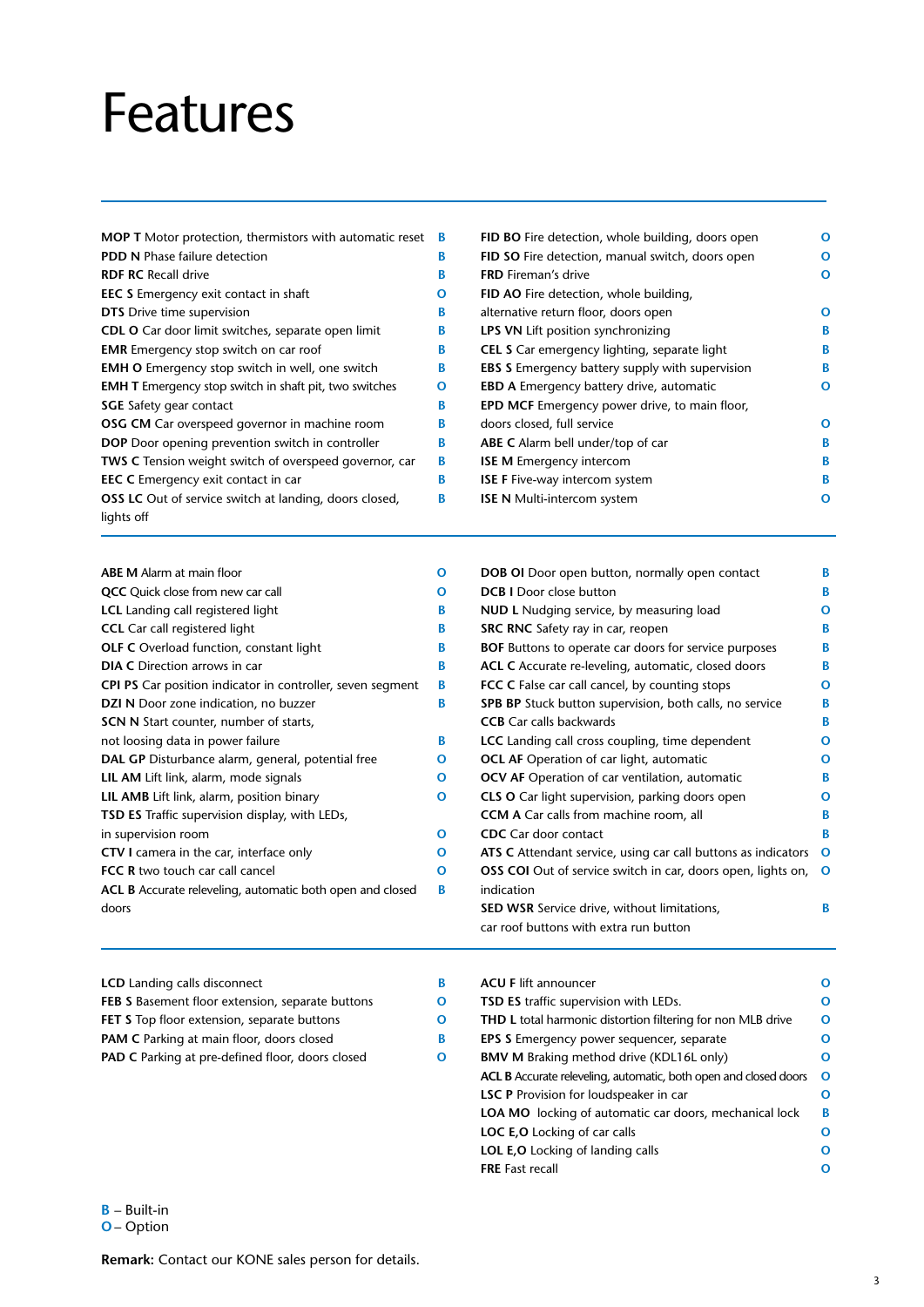## Visual options

### **Cost-effective design**

With a selection of design components and materials to choose from, the KONE E MiniSpace offers a cost-effective way to create a visually appealing elevator experience for the tenants in your building.

### **Ceilings**



Lighting: T5 fluorescent tubes Finishing: **ST43** Silver brushed st st **PP10** White painted RAL9010



**CL70** Lighting: T5 fluorescent tubes Finishing: **ST43** Silver brushed st st



**CL103** Lighting: T5 fluorescent tubes Finishing: **ST43** Silver brushed st st **PP10** White painted RAL9010



**LF11** Lighting: LED spot Finishing: **ST43** Silver brushed st st **PP10** White painted RAL9010



**CL88** Lighting: LED spot Finishing: **ST43** Silver brushed st st



Lighting: T5 fluorescent tubes Finishing: **ST43** Silver brushed st st



Handrails

**HR11**

Round stainless steel

Lighting: T5 fluorescent tubes Finishing: **ST43** Silver brushed st st **PP10** White painted RAL9010

**Note:** Mirror is available in partial height/ mid-width size, on C-wall only. Mirror can only be selected together with a handrail.



**KONE E MiniSpace** Ceiling: LF10 Wall material: PP10 White painted RAL9010 Handrail: HR11 Flooring: PVC D-21 Copper Beige

### Signalization

Car operating panel (COP)



|  | Handicap car operating panel |  |
|--|------------------------------|--|
|  |                              |  |



#### Landing call station (LCI)



Duplex KDS 50 Simplex





**HR13R** Flat stainless steel



**HR31** Round aluminium tube with black plastic end caps

|                                 | Car wan and goor matchas  |                            |                          |                                               |
|---------------------------------|---------------------------|----------------------------|--------------------------|-----------------------------------------------|
| Painted steel                   |                           |                            |                          | Stainless steel                               |
|                                 |                           |                            |                          |                                               |
|                                 |                           |                            |                          |                                               |
| PP <sub>1</sub><br>Dolphin Gray | <b>PP10</b><br>Pure White | <b>PP18</b><br>Linen Brown | <b>PP20</b><br>Wool Gray | ST43 Silver<br><b>Brushed stainless steel</b> |
| Florence of                     |                           |                            |                          |                                               |

**D-20** Light Granite

#### Flooring PVC









KDS 50 Full height

4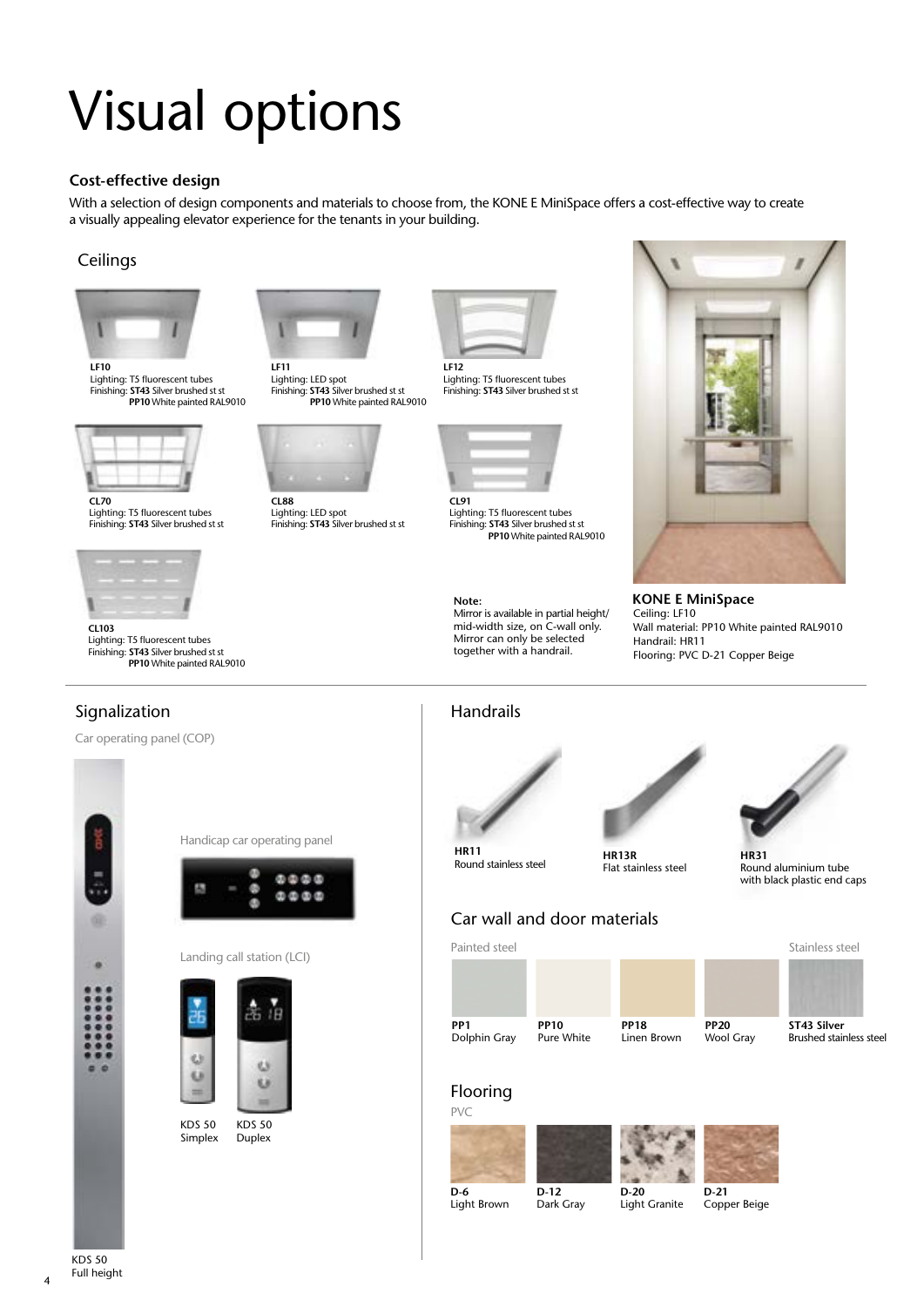

KONE provides innovative and eco-efficient solutions for elevators, escalators, automatic building doors and the systems that integrate them with today's intelligent buildings.

We support our customers every step of the way; from design, manufacturing and installation to maintenance and modernization. KONE is a global leader in helping our customers manage the smooth flow of people and goods throughout their buildings.

Our commitment to customers is present in all KONE solutions. This makes us a reliable partner throughout the life cycle of the building. We challenge the conventional wisdom of the industry. We are fast, flexible, and we have a well-deserved reputation as a technology leader, with such innovations as KONE MonoSpace®, KONE EcoMod™ and KONE UltraRope™.

KONE employs on average 40,000 dedicated experts to serve you globally and locally.

### **KONE Corporation www.kone.com**

This publication is for general informational purposes only and we reserve the right at any time to alter the product design and specifications. No statement this publication contains shall be construed as a warranty or condition, express or implied, as to any product, its fitness for any particular purpose, merchantability, quality or representation of the terms of any purchase agreement. Minor<br>differences between printe